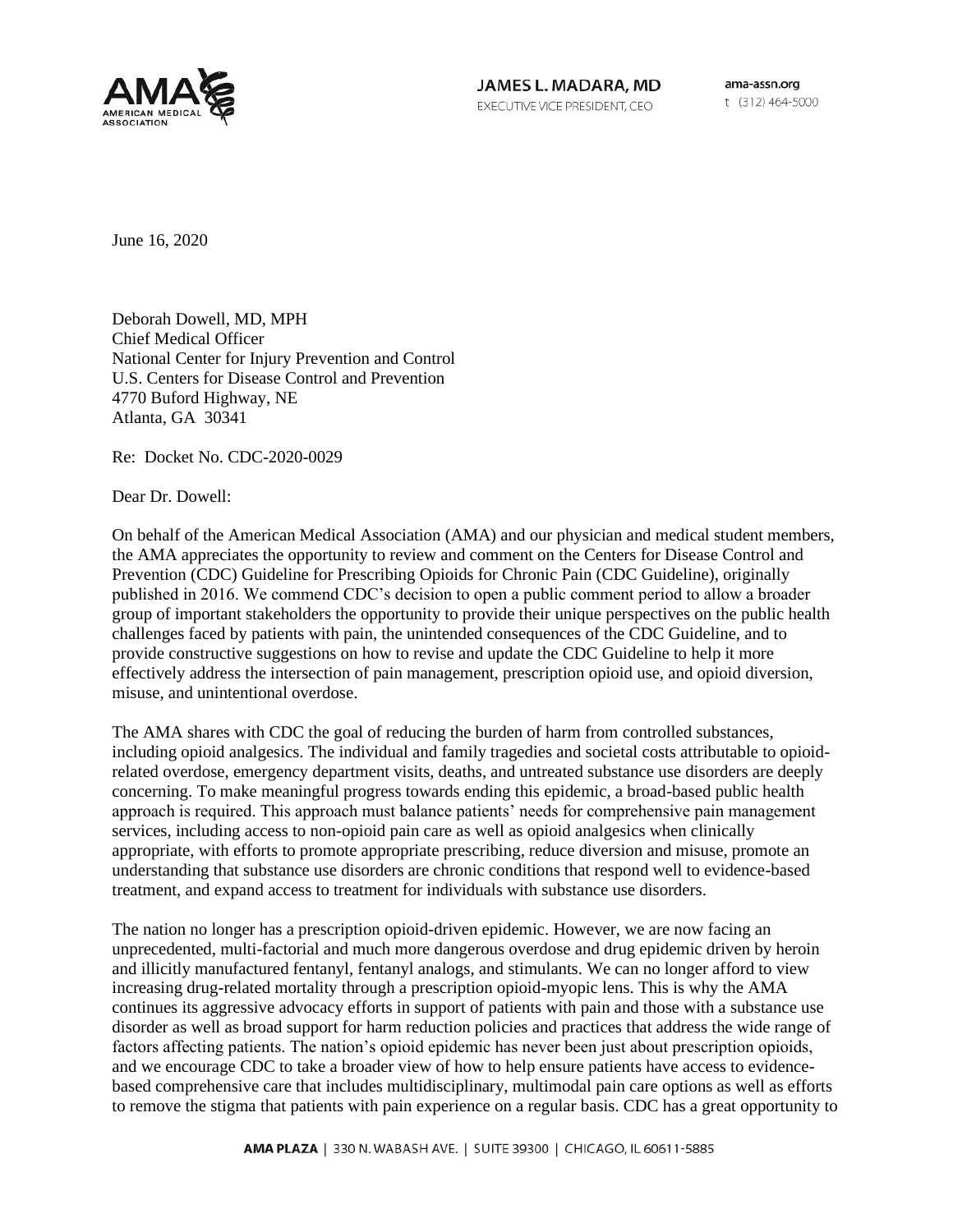demonstrate its commitment to patients with pain through a detailed re-examination of the CDC Guideline, and the AMA urges CDC to work with physicians and patients to ensure that the revisions support patients with pain and the physicians who care for them.

In 2014, the AMA convened more than 25 (there are now 28 participating organizations) national, state, specialty, and other health care associations to form the AMA Opioid Task Force (Task Force) to coordinate efforts within organized medicine to help end the nation's opioid epidemic. Additionally, in acknowledgement of the needs of patients in pain and to identify a set of priorities for improving pain care that are actionable, the AMA Pain Care Task Force (PCTF) was formed in 2018. The newly formed PCTF is made up of representatives from 20 health care associations. This broad-based group of clinicians and experts is working collaboratively to improve pain care for patients by identifying actionable opportunities to improve medical education related to pain care, highlighting barriers to providing evidence-based pain care, and offering principles of pain care for physicians, payers, and policymakers. The work of the PCTF is complementary to the work of the Opioid Task force; the group has developed Principles of Care for Evidence-based Pain Management, as well as outlined systemic barriers and potential solutions in the delivery of pain care in the United States in an upcoming article in the *AMA Journal of Ethics*. 1

For the past three years, the AMA has measured several aspects where physicians have taken action to end the epidemic. The AMA has issued a report each year highlighting these areas. The 2019 report<sup>2</sup> was issued recently and shows that physicians and other health professionals are taking significant actions in the face of the epidemic, and some reports suggest that prescription opioid-related mortality may be leveling off. Key findings from the report include:

- **Opioid prescriptions decrease**. Opioid prescriptions decreased 33 percent (more than 80 million prescriptions) between 2013-2018, including more than 12 percent (more than 20 million prescriptions) between 2017-2018 alone.
- **Prescription drug monitoring programs (PDMP) use increases**. Nearly 2 million physicians and other health care professionals are registered to use state-based PDMPs, a 290 percent increase from 2014. Use of PDMPs increased to more than 450 million queries in 2018, a 56 percent increase from 2017 and a 651 percent increase from 2014.
- **Education increases**. In 2018, more than 700,000 physicians and other health care professionals completed medical education trainings and accessed other educational resources provided by the AMA and state and medical specialty societies. These materials included opioid prescribing, pain management, screening for substance use disorders, and related areas in 2018, up from 118,500 in 2015-16.
- **More physicians certified to treat opioid use disorder**. More than 87,000 physicians (and a growing number of nurse practitioners and physician assistants) are certified to provide in-office buprenorphine, $3$  up from 37,000 in 2016.

<sup>1</sup> Addressing Obstacles to Evidence-Informed Pain Care. AMA Pain Care Task Force. *AMA Journal of Ethics*® August 2020, Volume 22, Number 8: EXXX-XXX.

<sup>&</sup>lt;sup>2</sup> AMA Opioid Task Force 2019 Progress Report. Available at [https://www.end-opioid-epidemic.org/wp](https://www.end-opioid-epidemic.org/wp-content/uploads/2019/06/AMA-Opioid-Task-Force-2019-Progress-Report-web-1.pdf)[content/uploads/2019/06/AMA-Opioid-Task-Force-2019-Progress-Report-web-1.pdf.](https://www.end-opioid-epidemic.org/wp-content/uploads/2019/06/AMA-Opioid-Task-Force-2019-Progress-Report-web-1.pdf)

<sup>3</sup> U.S. Substance Abuse and Mental Health Services Administration Program Data. Accessed June 10, 2020. Available a[t https://www.samhsa.gov/medication-assisted-treatment/training-materials-resources/practitioner](https://www.samhsa.gov/medication-assisted-treatment/training-materials-resources/practitioner-program-data)[program-data.](https://www.samhsa.gov/medication-assisted-treatment/training-materials-resources/practitioner-program-data)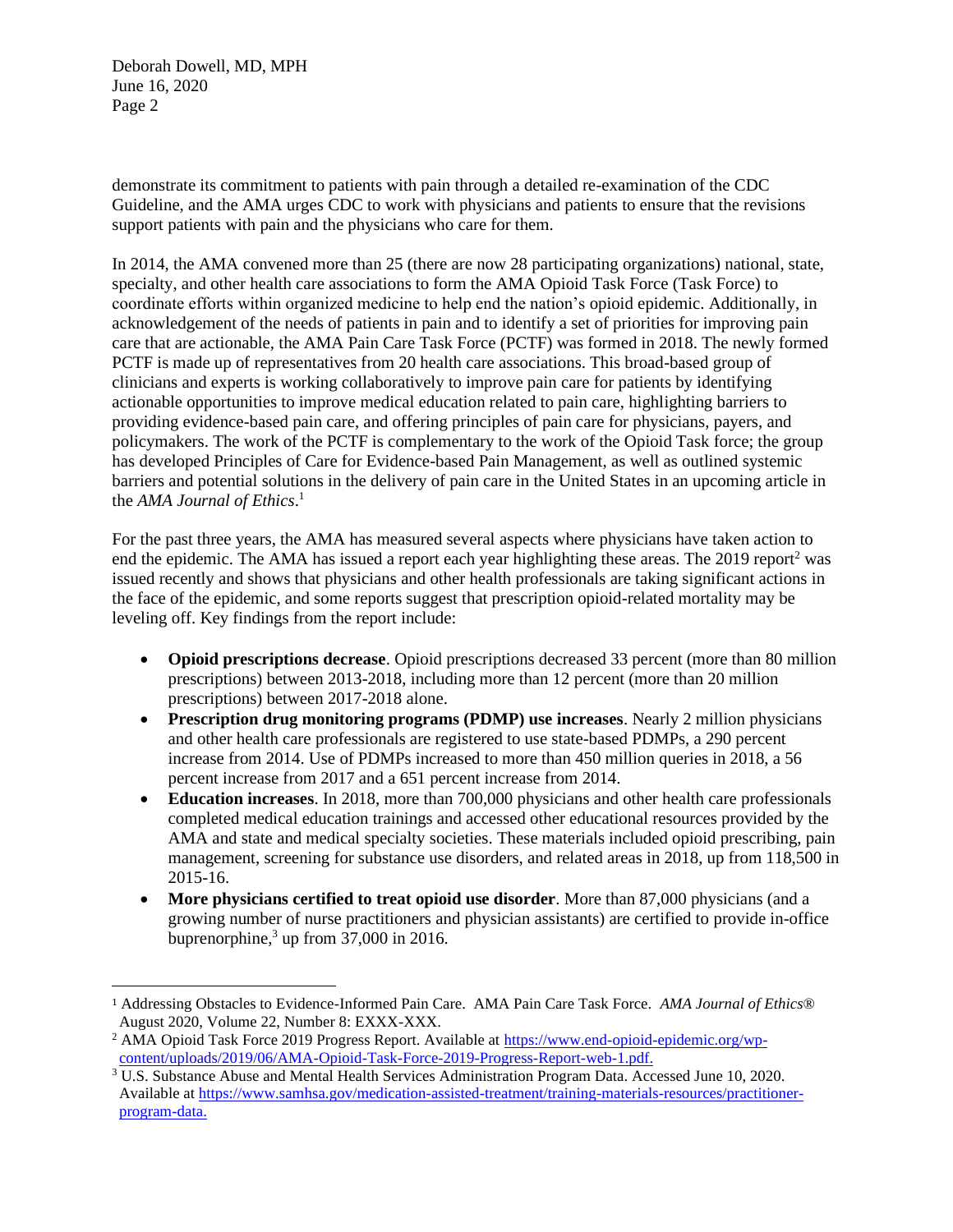> • **Naloxone prescribing increases**. Access to naloxone has saved tens of thousands of lives. In 2018, the number of naloxone prescriptions reached a record high in the U.S. to more than 598,000 prescriptions, a 107 percent increase from 2017 and a 338 percent increase from 2016.

Recognizing that progress continues to be made on elements within physicians' control, the Task Force issued recommendations in 2019 to focus on ways in which policymakers can help end the changing epidemic.<sup>4</sup> Those recommendations emphasize that multiple efforts need to be made to remove barriers to evidence-based care, including ensuring patients have access to the right treatment at the right time without administrative barriers or delay. These barriers, also recognized by the AMA PCTF, include prior authorization, step therapy, quantity limits, high cost-sharing, and coverage limitations on medications for treating opioid use disorder, as well as opioid and non-opioid medications and non-pharmaceutical therapies for managing pain. In many cases, health insurance plans and pharmacy benefit managers have used the 2016 CDC Guidelines to justify inappropriate one-size-fits-all restrictions on opioid analgesics while also maintaining restricted access to other therapies for pain.

There is no question that the nation's physicians have reduced opioid analgesic supply—both in volume and dose strength—but there has not been a concomitant increase in access to or affordability of evidence-based non-opioid alternatives. Both AMA Task Forces note that the therapies listed below may not be appropriate for all patients, which is why enhanced education and access to pain and palliative medicine specialists also is encompassed as part of this recommendation. As part of current and future efforts to reverse the nation's opioid epidemic, the Task Forces support increased research and access to evidence-based treatment, including:

- Medication, including non-opioid pain relievers, anticonvulsants, antidepressants, musculoskeletal agents, anxiolytics as well as opioid analgesics when appropriate. The Task Force notes that physicians and patients now face a multiplicity of new laws, guidelines, and policies from payers, PBMs, and national organizations, which are often contradictory.
- Restorative therapies, which include physical therapy, occupational therapy, physiotherapy, therapeutic exercise, osteopathic manipulative therapy (OMT), and other modalities such as massage and therapeutic ultrasound.
- Interventional procedures, such as neuromodulation, radio frequency ablation, peripheral nerve stimulation, central and peripheral nerve ablation, spine surgery and steroid injections, and other emerging interventional therapies as part of the multimodal pain care plan.

This recommendation further calls for more detailed regulatory review of formulary and benefit design by payers and PBMs to ensure that patients have affordable, timely access to evidence-based non-opioid alternatives, i.e., pharmacologic and non-pharmacologic. In conducting such reviews, policymakers are urged to work closely with physicians to ensure appropriate clinical input.

The Task Forces further affirm that some patients with acute or chronic pain can benefit from taking prescription opioid analgesics at doses that may be greater than guidelines or thresholds put forward by federal agencies, health insurance plans, pharmacy chains, pharmacy benefit management companies, and other advisory or regulatory bodies. The Task Force continues to urge physicians to make judicious and informed prescribing decisions to reduce the risk of opioid-related harms, but acknowledges that for some

<sup>4</sup> 2019 AMA Opioid Task Force Recommendations for Policymakers. Available at [https://www.end-opioid](https://www.end-opioid-epidemic.org/recommendations-for-policymakers/)[epidemic.org/recommendations-for-policymakers/.](https://www.end-opioid-epidemic.org/recommendations-for-policymakers/)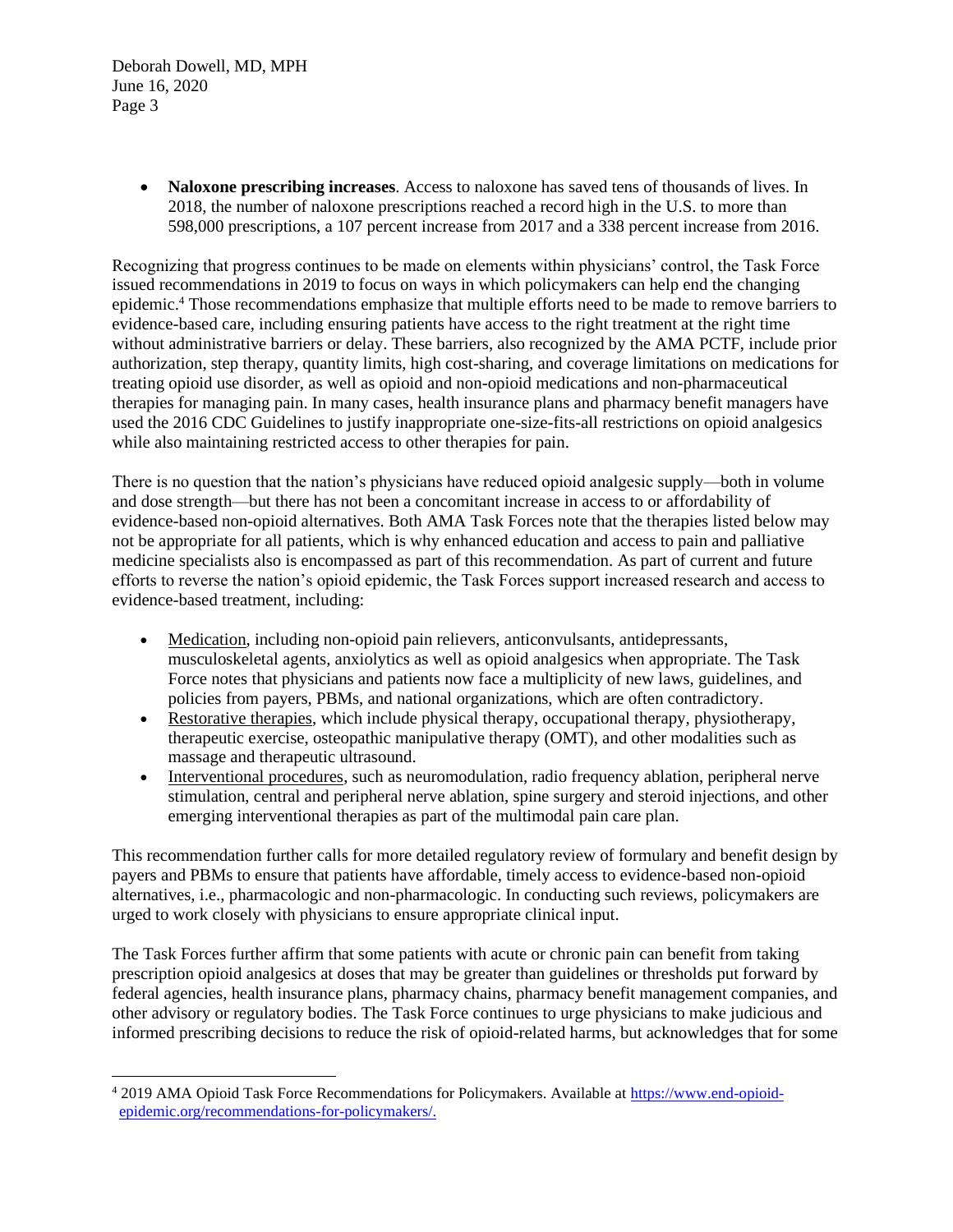patients, opioid therapy, including when prescribed at doses greater than recommended by such entities, may be medically necessary and appropriate.

The AMA emphasizes that simply focusing on recommendations concerning opioid prescriptions is far from sufficient to have a meaningful impact on the nation's overdose and death epidemic. The earliest Task Force recommendations emphasized the need for patients to have access to evidence-based treatment not only for pain, but also for substance use disorders. The Task Force also has emphasized the need for harm reduction strategies and removing stigma—for patients with pain and for those with a mental illness or substance use disorder.

As the above measures of the Task Forces and physicians' actions indicate, progress has been made, but the epidemic has not ended. Thus, in 2019, the Task Force took direct aim at the barriers physicians and patients face in accessing evidence-based care, recommending:<sup>5</sup>

- 1. Remove prior authorization, step therapy, and other inappropriate administrative burdens or barriers that delay or deny care for FDA-approved medications used as part of medicationassisted treatment (MAT) for opioid use disorder (OUD).
- 2. Support assessment, referral, and treatment for co-occurring mental health disorders as well as enforce meaningful oversight and enforcement of state and federal mental health and substance use disorder parity laws.
- 3. Remove administrative and other barriers to comprehensive, multimodal, multidisciplinary pain care and rehabilitation programs.
- 4. Support maternal and child health by increasing access to evidence-based treatment, preserving families, and ensuring that policies are non-punitive.
- 5. Support reforms in the civil and criminal justice system that help ensure access to high quality, evidence-based care for OUD, including MAT.

The AMA recognizes that the above recommendations go beyond what CDC may be considering for revisions to the CDC Guideline, but we believe it is essential for CDC to specifically address the fact that the nation's overdose and death epidemic can no longer be viewed in a vacuum. A CDC Guideline only focused on "opioid prescribing" will perpetuate the fallacy that by restricting access to opioid analgesics, the nation's overdose and death epidemic will end. As CDC's own data makes clear, the epidemic has changed dramatically from one that was driven by opioid analgesics to one that now is fueled by illicitly manufactured fentanyl, fentanyl analogs, heroin and stimulants.<sup>6</sup> In addition to recognizing the changing reality of the epidemic, we urge the CDC to not only specifically address the fact that the CDC Guideline is not intended to restrict patients' access to legitimate medical care—a point made in recent years by CDC officials elsewhere—but also to highlight the multifactorial nature of the epidemic.

# **The AMA urges the CDC Guideline start by recognizing the need for individualized care for patients with pain**

<sup>5</sup> AMA Opioid Task Force 2019 Recommendations for Policymakers. Available at [https://www.end-opioid](https://www.end-opioid-epidemic.org/wp-content/uploads/2019/05/2019-AMA-Opioid-Task-Force-Recommendations-FINAL.pdf)[epidemic.org/wp-content/uploads/2019/05/2019-AMA-Opioid-Task-Force-Recommendations-FINAL.pdf.](https://www.end-opioid-epidemic.org/wp-content/uploads/2019/05/2019-AMA-Opioid-Task-Force-Recommendations-FINAL.pdf)

<sup>6</sup> Ahmad FB, Rossen LM, Sutton P. Provisional drug overdose death counts. National Center for Health Statistics. 2020. Available a[t https://www.cdc.gov/nchs/nvss/vsrr/drug-overdose-data.htm.](https://www.cdc.gov/nchs/nvss/vsrr/drug-overdose-data.htm)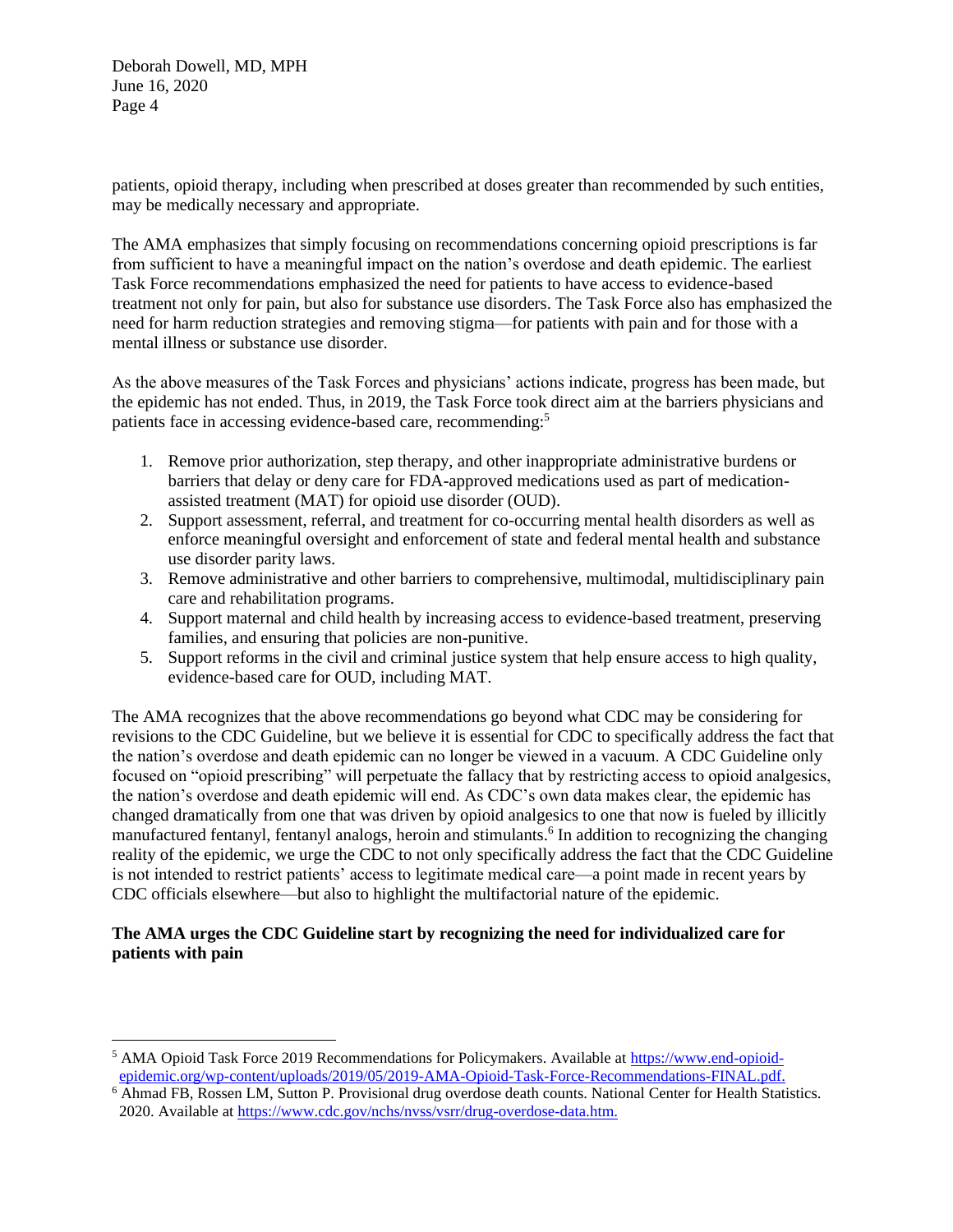As a starting point, the AMA points to the well-received recommendation from the U.S. Health and Human Services Pain Management Best Practices Interagency Task Force<sup>7</sup> that patients experiencing pain need to be treated as individuals, not according to one-size-fits-all algorithms and policies that do not take individual patient's needs into account. A similar statement was made by the CDC in 2016 when it published the CDC Guideline, where the authors plainly stated that:

The recommendations in the guideline are voluntary, rather than prescriptive standards. They are based on emerging evidence, including observational studies or randomized clinical trials with notable limitations. Clinicians should consider the circumstances and *unique needs of each patient* when providing care."<sup>8</sup> (emphasis added)

Yet, the CDC Guideline also included multiple arbitrary dosage and quantity recommendations that have been consistently misapplied by state legislatures, national pharmacy chains, pharmacy benefit management companies, health insurance companies, and federal agencies. Early on, the AMA feared<sup>9</sup> that the arbitrary opioid analgesic dosage and quantity thresholds appearing in the CDC Guideline would cause unintended consequences when used to severely limit individual treatment decisions made by physicians.

We believe it is instructive to detail some of the specific effects the CDC Guideline has had on patients and policies to highlight the urgent need for CDC to revise the CDC Guideline.

# **The CDC Guideline has harmed patients**

It is clear that the CDC Guideline has harmed many patients<sup>10</sup>—so much so that in 2019, the CDC authors<sup>11</sup> and HHS issued long-overdue, but greatly appreciated, clarifications that states should not use the CDC Guideline to implement an arbitrary threshold:

Unfortunately, some policies and practices purportedly derived from the guideline have in fact been inconsistent with, and often go beyond, its recommendations. A consensus panel has highlighted these inconsistencies, which include inflexible application of recommended dosage and duration thresholds and policies that encourage hard limits and abrupt tapering of drug dosages, resulting in sudden opioid discontinuation or dismissal

<sup>9</sup> Letter from AMA Executive Vice President and CEO James L. Madara, MD, to CDC Director Thomas L. Frieden, MD, MPH. January 12, 2016. Available at [https://searchlf.ama](https://searchlf.ama-assn.org/undefined/documentDownload?uri=%2Funstructured%2Fbinary%2Fletter%2FLETTERS%2Fcdc-opioid-guidelines-12jan2016.pdf)[assn.org/undefined/documentDownload?uri=%2Funstructured%2Fbinary%2Fletter%2FLETTERS%2Fcdc-opioid](https://searchlf.ama-assn.org/undefined/documentDownload?uri=%2Funstructured%2Fbinary%2Fletter%2FLETTERS%2Fcdc-opioid-guidelines-12jan2016.pdf)[guidelines-12jan2016.pdf.](https://searchlf.ama-assn.org/undefined/documentDownload?uri=%2Funstructured%2Fbinary%2Fletter%2FLETTERS%2Fcdc-opioid-guidelines-12jan2016.pdf)

<sup>&</sup>lt;sup>7</sup> "The Task Force emphasizes the importance of individualized patient-centered care in the diagnosis and treatment of acute and chronic pain." U.S. Department of Health and Human Services (2019, May). Pain Management Best Practices Inter-Agency Task Force Report: Updates, Gaps, Inconsistencies, and Recommendations. Retrieved from U. S. Department of Health and Human Services website:

[https://www.hhs.gov/ash/advisorycommittees/pain/reports/index.html.](https://www.hhs.gov/ash/advisorycommittees/pain/reports/index.html)

<sup>8</sup> Dowell D, Haegerich TM, Chou R. CDC Guideline for Prescribing Opioids for Chronic Pain—United States, 2016. MMWR Recomm Rep 2016;65(No. RR-1):1–49. DOI: [http://dx.doi.org/10.15585/mmwr.rr6501e1.](http://dx.doi.org/10.15585/mmwr.rr6501e1)

<sup>&</sup>lt;sup>10</sup>Beth D Darnall, David Juurlink, Robert D Kerns, Sean Mackey, et al., International Stakeholder Community of Pain Experts and Leaders Call for an Urgent Action on Forced Opioid Tapering, Pain Medicine, Volume 20, Issue 3, March 2019, Pages 429–433, [https://doi.org/10.1093/pm/pny228.](https://doi.org/10.1093/pm/pny228)

<sup>&</sup>lt;sup>11</sup> Deborah Dowell, M.D., M.P.H., Tamara Haegerich, Ph.D., Roger Chou, M.D. No Shortcuts to Safer Opioid Prescribing. June 13, 2019. N Engl J Med 2019; 380:2285-2287. DOI: 10.1056/NEJMp1904190.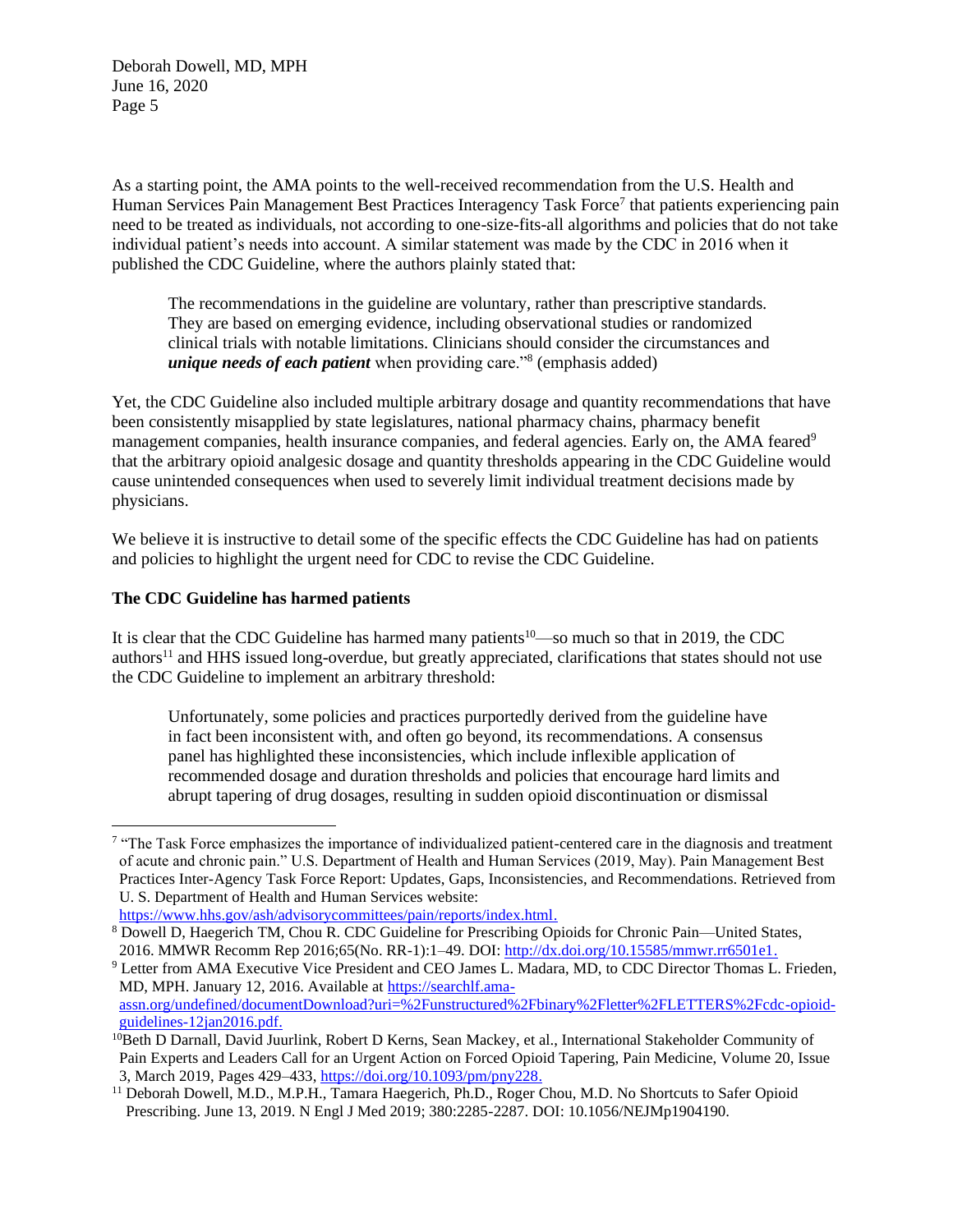> of patients from a physician's practice. The panel also noted the potential for misapplication of the recommendations to populations outside the scope of the guideline. Such misapplication has been reported for patients with pain associated with cancer, surgical procedures, or acute sickle cell crises. There have also been reports of misapplication of the guideline's dosage thresholds to opioid agonists for treatment of opioid use disorder. Such actions are likely to result in harm to patients.

The AMA welcomed this clarification, and we offer specific recommendations below that we believe puts it into action to further the goal of individual care and provides the type of clear policy guidance needed by patients with pain. In addition, we also ask that CDC include patient advocates in its formal review of these and other comments as part of any revision to the CDC Guideline to ensure that patient needs are adequately addressed. Although population-level data may be relied on to help construct clinical guidance, pain is an intensely personal and conscious experience influenced by emotion, cognition, memory, interpersonal, racial and social context, and other factors. Patient-reported intensity of pain may not correlate with the magnitude or identifiable source of injury. Because objective tests for pain intensity (or even the presence or absence of pain) are still at a rudimentary stage of development, the best clinical approach in most circumstances is to assume that the patient is reporting a true experience.

Accepting a patient's complaint of pain as valid does not require clinical identification of a physical cause or demand the initiation of a specific treatment. It does, however, provide a foundation for assessment and the basis for developing an effective patient-physician dialogue and an approach to individualized, patient-centered treatment. Meaningful and appropriate treatments are best achieved via shared decisionmaking. Health disparities in pain management and legitimate access to opioid analgesics for pain remain evident, and clinically relevant differences in pain expression and responsiveness based on sex, race, ethnicity, and genetic constitution also exist. Based on feedback from patient groups, patients suffering from pain increasingly view themselves as collateral damage in efforts to restrict opioid prescribing decisions via state-based regulations and legislative mandates, and the CDC has itself acknowledged the CDC Guideline's negative effect on access for patients with legitimate medical needs. It is essential that this is addressed in a substantive, meaningful manner.

# **The CDC Guideline has been misapplied as a hard policy threshold by states, health plans, pharmacy chains, and PBMs**

Examples of inappropriate policies with specific limits or policies that misapply the CDC Guideline in different ways and have resulted in specific harm to patients include the following:

- Walmart's policy includes a 50MME or 7-day hard threshold for opioid prescribing;<sup>12</sup>
- CVS Caremark's policy has multiple restrictions, including a 7-day hard threshold for opioid prescribing; 13
- OptumRx's policy is aligned with 2016 Guidelines;<sup>14</sup>

<sup>&</sup>lt;sup>12</sup> See Walmart Opioid Stewardship, available at [https://corporate.walmart.com/stewardship.](https://corporate.walmart.com/stewardship)

<sup>&</sup>lt;sup>13</sup> See CVS Caremark<sup>®</sup> Opioid Quantity Limits Pharmacy Reference Guide, available at [https://www.caremark.com/portal/asset/Opioid\\_Reference\\_Guide.pdf.](https://www.caremark.com/portal/asset/Opioid_Reference_Guide.pdf)

<sup>&</sup>lt;sup>14</sup> "OptumRx drives opioid safety and prevention." OptumRx. [https://professionals.optumrx.com/resources/notice](https://professionals.optumrx.com/resources/notice-resources/opioid-safety.html)[resources/opioid-safety.html.](https://professionals.optumrx.com/resources/notice-resources/opioid-safety.html)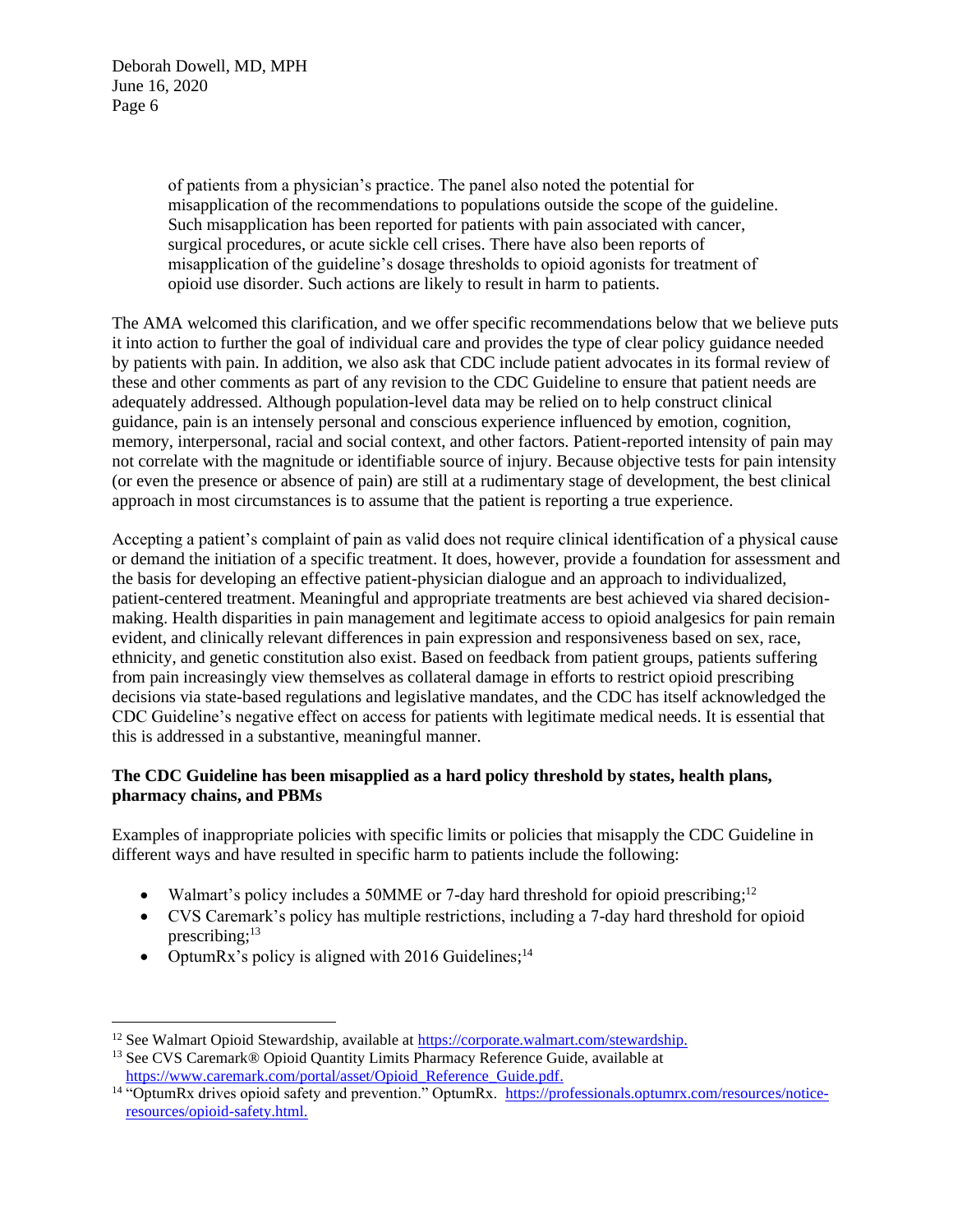- Walgreen's Good Faith Dispensing Policy<sup>15</sup> does not list specific thresholds, but the AMA has received numerous complaints about pharmacists refusing to fill a prescription because of "corporate policy."
- Blue Cross-Blue Shield Association 7-day hard threshold;<sup>16</sup>
- United Healthcare 7-day, 90 MME hard threshold; and <sup>17</sup>
- More than 30 states have enacted laws with opioid prescribing restrictions ranging from 3 to 14 days, including many with MME limits and other restrictions.<sup>18</sup>

These policies, moreover, have not withstood any meaningful evaluation or data analysis as to whether they have improved pain care or reduced opioid-related harms. There also are no data to suggest that payers have increased access to non-opioid pain care options. If one of the goals of the CDC Guideline was to increase access to non-opioid pain care, that has not been realized. Rather, there is evidence that payers continue to erect and support barriers to non-opioid pain care. A 2019 survey from the American Board of Pain Medicine<sup>19</sup> found:

- 72 percent of pain medicine specialists said that they—or their patients—have been required to reduce the quantity or dose of medication they have prescribed;
- 92 percent of pain medicine specialists said that they have been required to submit a prior authorization for non-opioid pain care—with the physicians and their staff spending hours per day on such requests; and
- 66 percent of pain medicine specialists said that they have had to hire additional staff to handle the prior authorization requirements.

While the AMA understands that the apparent goal of the CDC Guideline was to reduce opioid prescribing, we believe the proper role of CDC is to improve pain care. It follows that a dedicated effort must be made to undo the damage from the misapplication of the CDC Guideline.

# **Recommendations to improve the CDC Guideline**

Accordingly, the CDC Guideline could be substantially improved in three overarching ways. First, by incorporating some fundamental revisions that acknowledge that many patients experience pain that is not well controlled, substantially impairs their quality of life and/or functional status, stigmatizes them, and could be managed with more compassionate patient care. Second, by using the revised CDC Guideline as

<sup>&</sup>lt;sup>15</sup> "Walgreens  $\overline{O}$  & A Prepared for the New Hampshire Medical Society" [https://www.nhms.org/sites/default/files/Pdfs/proofed%20walgreens%20policy%206-5-2013.pdf.](https://www.nhms.org/sites/default/files/Pdfs/proofed%20walgreens%20policy%206-5-2013.pdf)

<sup>&</sup>lt;sup>16</sup> ADDRESSING THE OPIOID CRISIS: Preventing Abuse and Ensuring Patients Receive the Right Care in the Right Setting. Blue Cross Blue Shield Association. September 2018. [https://www.bcbs.com/sites/default/files/file](https://www.bcbs.com/sites/default/files/file-attachments/page/Opioids%20Whitepaper.pdf)[attachments/page/Opioids%20Whitepaper.pdf.](https://www.bcbs.com/sites/default/files/file-attachments/page/Opioids%20Whitepaper.pdf)

<sup>&</sup>lt;sup>17</sup> 2020 Opioid Readiness: UnitedHealthcare Medicare Advantage and Prescription Drug Plans Quick Reference Guide. United Healthcare.

[https://www.uhcprovider.com/content/dam/provider/docs/public/resources/pharmacy/opioids/Provider-opioid-qrg-](https://www.uhcprovider.com/content/dam/provider/docs/public/resources/pharmacy/opioids/Provider-opioid-qrg-2020.pdf)[2020.pdf.](https://www.uhcprovider.com/content/dam/provider/docs/public/resources/pharmacy/opioids/Provider-opioid-qrg-2020.pdf)

<sup>&</sup>lt;sup>18</sup> Prescribing Policies: States Confront Opioid Overdose Epidemic. National Conference of State Legislatures. June 30, 2019. Available at [https://www.ncsl.org/research/health/prescribing-policies-states-confront-opioid-overdose](https://www.ncsl.org/research/health/prescribing-policies-states-confront-opioid-overdose-epidemic.aspx)[epidemic.aspx.](https://www.ncsl.org/research/health/prescribing-policies-states-confront-opioid-overdose-epidemic.aspx)

<sup>&</sup>lt;sup>19</sup> Second Annual Survey of Pain Medicine Specialists Highlights Continued Plight of Patients with Pain, and Barriers to Providing Multidisciplinary, Non-Opioid Care. American Board of Pain Medicine. Available at [http://abpm.org/uploads/files/abpm%20survey%202019-v3.pdf.](http://abpm.org/uploads/files/abpm%20survey%202019-v3.pdf)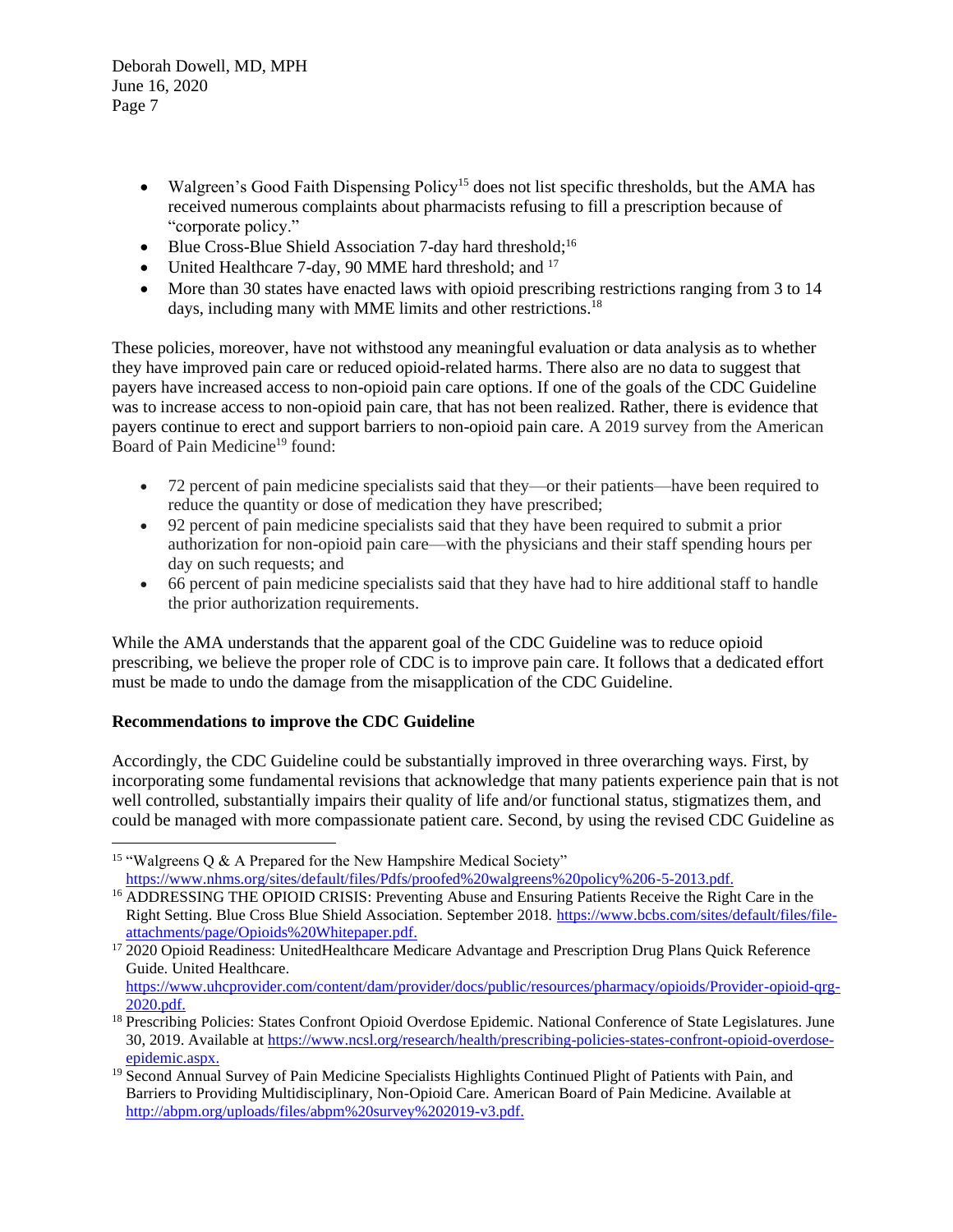part of a coordinated federal strategy to help ensure patients with pain receive comprehensive care delivered in a patient-centric approach. And third, by urging state legislatures, payers, pharmacy chains, pharmacy benefit management companies, and all other stakeholders to immediately suspend use of the CDC Guideline as an arbitrary policy to limit, discontinue or taper a patient's opioid therapy.

## Recommendation 1

*Nonpharmacologic therapy and nonopioid pharmacologic therapy are preferred for chronic pain. Clinicians should consider opioid therapy only if expected benefits for both pain and function are anticipated to outweigh risks to the patient. If opioids are used, they should be combined with nonpharmacologic therapy and nonopioid pharmacologic therapy, as appropriate.*

With respect to specific revisions, and in addition to the suggestions provided above, the AMA recommends the following revisions to the first recommendation of the 2016 CDC Guideline:

**Non-pharmacologic therapy and non-opioid pharmacologic therapy are preferred for patients with chronic pain. Providers should consider using opioid therapy only if expected benefits for both pain and function are anticipated to outweigh risks to the patient. If opioids are used, they should be combined with nonpharmacologic therapy, as appropriate. In order to achieve this goal, public and private payer policies must be fundamentally altered and aligned to support payment for nonpharmacologic treatments and multimodal, multidisciplinary pain care. In addition, more evidence must be developed to inform clinical decision-making on the use of nonpharmacologic approaches, and more clinicians need to be trained in their effective use.**

The AMA's rationale for this revision starts with the fundamental principle that treatment decisions for patients with pain must be made on an individualized basis. Opioid therapy should only be used when the benefits outweigh the risks, but there is no question that some patients benefit from opioid therapy including at doses that some may consider "high." As noted above, CDC authors of the CDC Guideline recognize that it has been used to deny access to legitimate pain care and non-consensually taper patients. The AMA urges CDC to specifically address this in the revised CDC Guideline.

We further urge CDC to support patients' access to a broad range of pharmacologic and nonpharmacologic options. Broad-based, effective implementation of this recommendation requires large scale changes in the public and private payer communities and better evidence to inform the most effective nonpharmacologic approach for various conditions. Furthermore, access to non-pharmacologic and non-opioid pharmacological treatments and reimbursement for them are often inadequate, especially for multidisciplinary care. The National Pain Strategy specifically identifies that a pressing need exists to assess insurer practices such as prior authorization, step therapy, fail-first protocols, specialty tier payment structures, and other limits on reimbursement for multidisciplinary care treatments that act as barriers to effective care. Telling physicians they must use non-opioid pain care options when payers and other make them financially or administratively unavailable is a Catch-22 that CDC needs to help end.

## Recommendation 2

*Before starting opioid therapy for chronic pain, clinicians should establish treatment goals with all patients, including realistic goals for pain and function, and should consider how therapy will be discontinued if benefits do not outweigh risks. Clinicians should continue opioid therapy only if there is clinically meaningful improvement in pain and function that outweighs risks to patient safety.*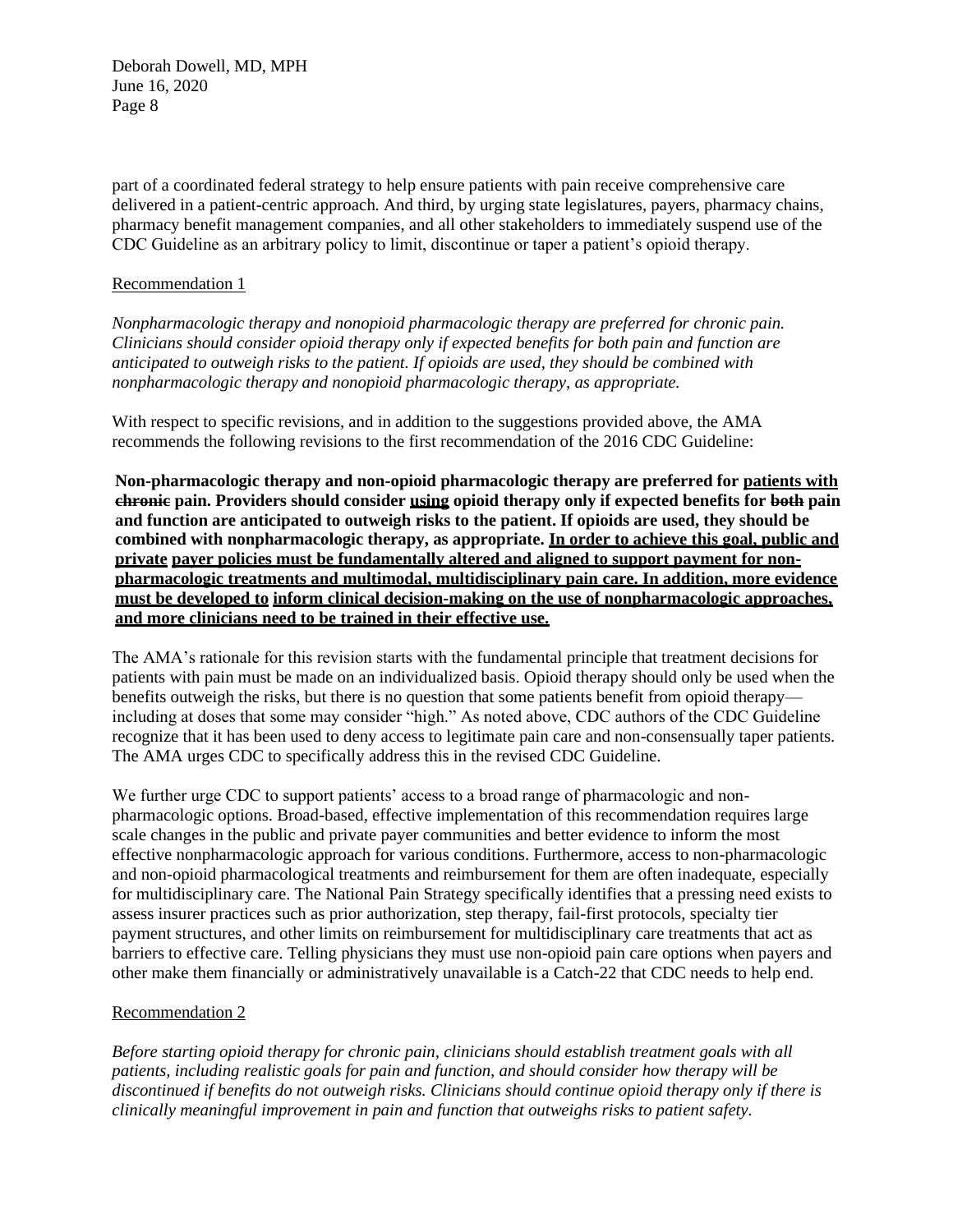While we generally support the CDC Guideline's second recommendation, some situations exist where patients may have intractable pain and sufficient disability such that functional improvement is not possible, and relief of pain and suffering alone is a supportable primary goal. In an analogous fashion, some patients may demonstrate functional improvement, with limited changes in pain scores. Accordingly, the AMA recommends the following revisions:

**Before starting opioid therapy for chronic pain, clinicians should establish treatment goals with all patients, including realistic goals for pain and function and should consider how therapy will be adjusted, including the potential for tapering and/or discontinuation, discontinued if benefits do not outweigh risks. Clinicians should continue opioid therapy only if there is clinically meaningful benefit improvement in achieving treatment goals for improving or maintaining levels of pain and function that outweighs risks to patient safety.**

The AMA strongly supports that physicians should, before starting long-term opioid therapy, establish treatment goals with all patients, including realistic goals for pain and function. Physicians should not initiate long-term opioid therapy without consideration of how therapy will be discontinued if benefits do not exceed risks. Physicians should continue opioid therapy only if there is clinically meaningful improvement in treatment goals for pain and function that outweighs risks to patient safety. We again emphasize that decisions to continue, taper or discontinue opioid therapy must be made in a shared decision-making construct between the patient and his or her physician.

# Recommendation 3

*Before starting and periodically during opioid therapy, clinicians should discuss with patients known risks and realistic benefits of opioid therapy and patient and clinician responsibilities for managing therapy.*

The AMA generally supports this recommendation, although it introduces a modifying term for benefits (realistic) that does not appear elsewhere in the CDC Guideline. Objective clinical determinations are best made on an individualized basis with the patient's specific clinical presentation helping guide the physician's decision-making and in consideration of the evidence-base supporting the treatment plan. Moreover, as noted above, the discussion between the physician and patient must account for the available treatments to the patient, i.e., the "realistic" factors of health insurance benefits, barriers, and financial considerations. Thus, the AMA recommends the following be added to the recommendation:

**Clinicians are encouraged to have open and honest discussions with their patients so as to avoid stigmatizing the decision to start, continue, or discontinue opioids or non-opioid therapy. This discussion also must account for the treatment options accessible to the patient based on their health condition, social determinants of health (e.g. transportation, employment, childcare responsibilities, race, gender, age) and insurance coverage.**

## Recommendation 4

*When starting opioid therapy for chronic pain, clinicians should prescribe immediate-release opioids instead of extended-release/long-acting (ER/LA) opioids.*

We generally support this recommendation. We encourage CDC to include in its discussion acknowledgment that as a patient begins opioid therapy, there may be incremental changes to the dose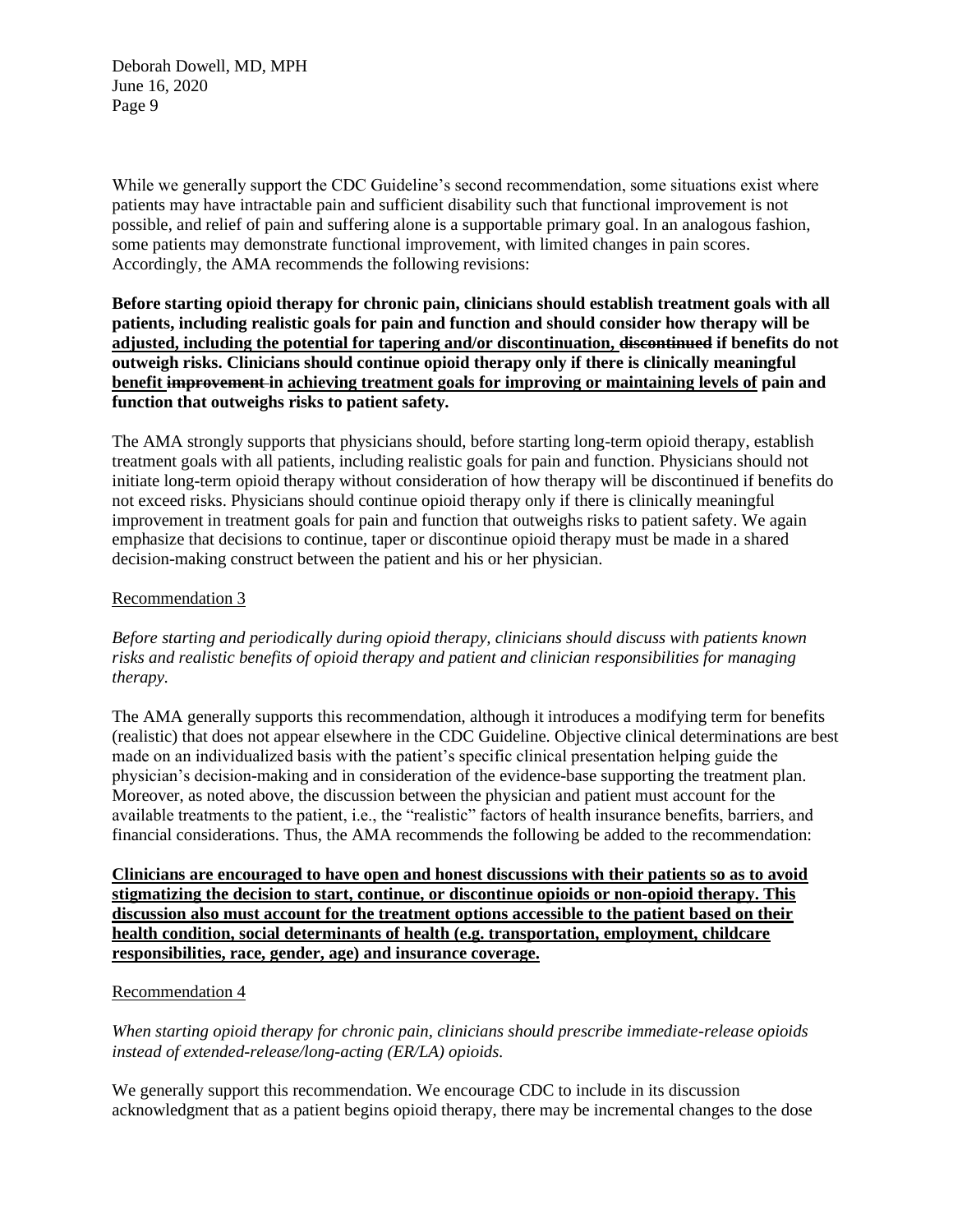and/or quantity prescribed along with the type of opioid analgesic by itself or in combination with other pharmacologic options. Those incremental adjustments sometimes have been interpreted by a state PDMP and/or pharmacist as a new "start." We are concerned that such a careful approach to identifying the precise combination of pharmacologic options could be flagged on a prescription drug monitoring program as indications wrongly interpreted as so-called "doctor shopping" and cause the patient to be inappropriately questioned by a pharmacist. The AMA strongly supports a pharmacist carrying out his or her corresponding responsibility under state and federal law, but the past few years are rife with examples of patients facing what amounts to interrogations at the pharmacy counter as well as denials of legitimate medication. The AMA urges CDC to provide strong guidance and support for physicians and pharmacists to work together rather than jump to conclusions about a patient's PDMP report.

## Recommendation 5

*When opioids are started, clinicians should prescribe the lowest effective dosage. Clinicians should use caution when prescribing opioids at any dosage, should carefully reassess evidence of individual benefits and risks when increasing dosage to =50 morphine milligram equivalents (MME)/day, and should avoid increasing dosage to =90 MME/day or carefully justify a decision to titrate dosage to =90 MME/day.*

As the AMA cautioned when CDC was originally considering using specific—yet arbitrary—numbers for this recommendation, we continue to urge CDC to revise this recommendation. On one hand, the AMA supports the underlying premise that physicians should prescribe the lowest effective dose and only increase dosage gradually. This is a common school of practice for physicians in treating any chronic disease. It is a general tenet of medical practice that any change to the treatment regimen is one made by considering the risks and benefits. We do not understand what CDC means by "additional precautions" in the discussion to this recommendation, and we are concerned that CDC's implication that patients receiving higher doses may warrant additional scrutiny has been a primary factor in the stigmatization of patients with chronic pain.

The AMA wrote in 2016:

"this recommendation as currently stated has the potential to cause confusion, uncertainty, and conflicting institutional or state policies that may have unintended consequences. One likely consequence is that most insurers and other payers will use this recommendation to deny or impose new hurdles to coverage of any dose that exceeds the threshold. Another likely consequence is that patients experiencing pain who require a daily dose above 50 MME will face additional prejudice and stigma. While several states have enacted laws or regulations designed to modify clinical decision-making based on MMEs, analysis of the actual efficacy of these approaches and their effect on reducing overdose and pain management is lacking, including whether they may have unintended consequences."

We were glad CDC recognized in 2019 the harms caused by the misapplication of this recommendation (and other CDC Guideline recommendations) that "results in hard limits or 'cutting off' opioids" or "abrupt tapering or sudden discontinuation of opioids" as well as its statement that "policies that mandate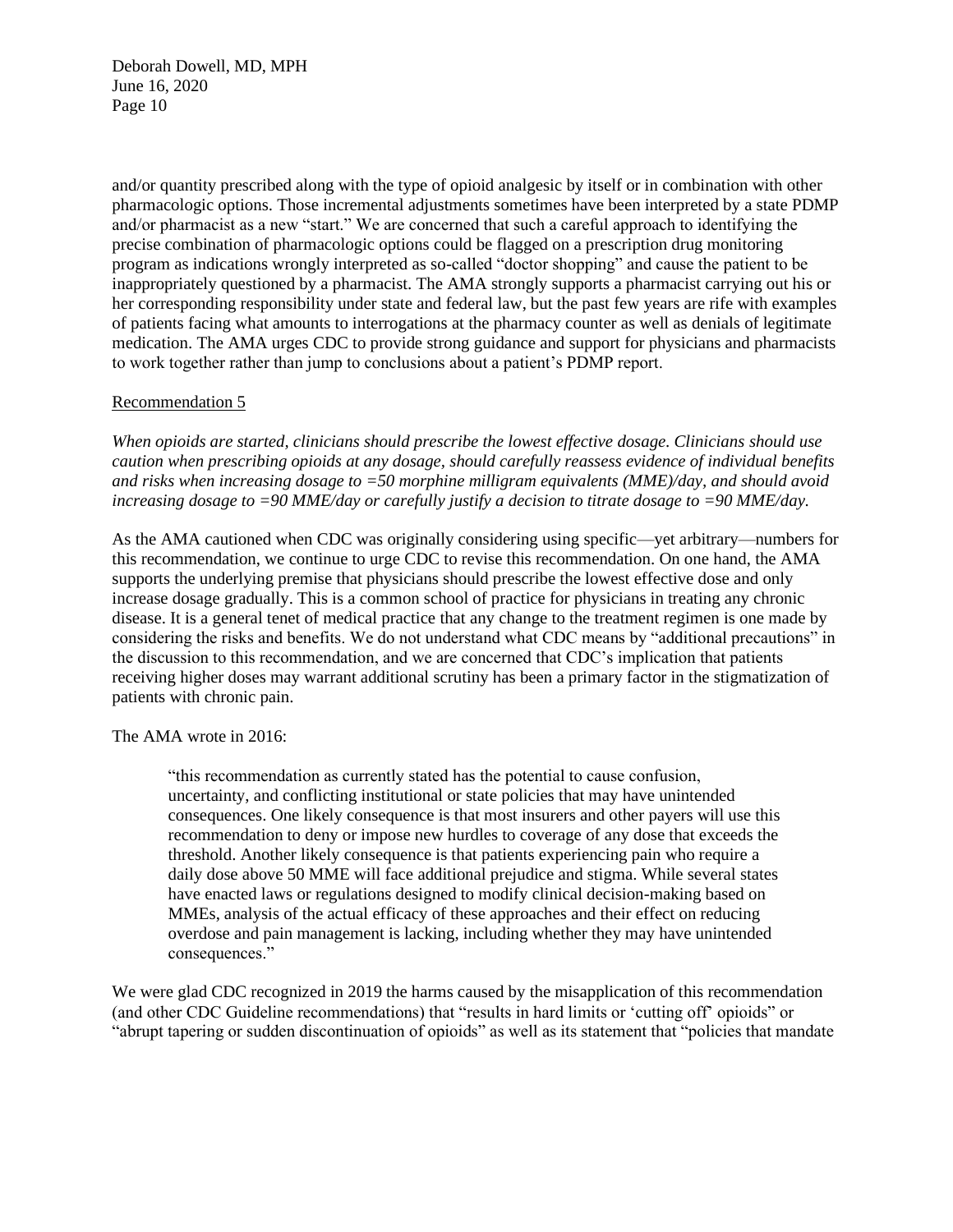hard limits conflict with the Guideline's emphasis on individualized assessment of the benefits and risks of opioids given the specific circumstances and unique needs of each patient."<sup>20</sup>

**Yet, the truth of the matter is that MME thresholds remain as hard policy by many health insurers, pharmacy chains, and PBMs.** The AMA strongly urges CDC to add language to the revised CDC Guideline urging those entities to rescind these policies given the absence of data to suggest a relationship between the arbitrary thresholds and improved patient outcomes—as well as the harms done to patients as a result of inappropriate tapering or denials of care. As such, the AMA recommends recasting this recommendation in its entirety:

**Before starting long-term opioid therapy, and at periodic intervals thereafter, physicians should establish and review treatment goals with all patients, including shared goals for pain and function. Physicians should initiate opioid therapy with the lowest effective dose. Continued opioid therapy and/or dose escalation should occur only if there is clinically meaningful improvement or maintenance in treatment goals for pain and function that outweighs risks to patient safety. Hard thresholds should never be used.**

#### Recommendation 6

*Long-term opioid use often begins with treatment of acute pain. When opioids are used for acute pain, clinicians should prescribe the lowest effective dose of immediate-release opioids and should prescribe no greater quantity than needed for the expected duration of pain severe enough to require opioids. Three days or less will often be sufficient; more than seven days will rarely be needed.*

The AMA stands by the same concerns that we expressed in 2016 that "The three-day limit imposed by this recommendation in the outpatient setting is arbitrary and the surrounding circumstances are clinically vague. If this recommendation is targeting post-surgical prescriptions (which would deviate from the stated goal of the Guidelines to apply to primary care), then an effort should be made to provide the supporting evidence base."

As with Recommendation 5, the AMA recommends that Recommendation 6 clearly include CDC's own admission concerning: **"Misapplication of recommendations to populations outside of the Guideline's scope.** The Guideline is intended for primary care clinicians treating chronic pain for patients 18 and older. Examples of misapplication include applying the Guideline to patients in active cancer treatment, patients experiencing acute sickle cell crises, or patients experiencing post-surgical pain."<sup>21</sup>

The AMA has heard from many physicians and patients from whom needed pain therapy with opioid analgesics was withheld based on a rationale that the treatment team was following the CDC guidance. Patients with sickle cell disease or advanced cancer have been accused of manufacturing acute pain and engaging in drug seeking behavior. We have heard from physicians and patients in hospice or who have

<sup>20</sup> CDC Advises Against Misapplication of the *Guideline for Prescribing Opioids for Chronic Pain. U.S. Centers for Disease Control and Prevention. April 24, 2019. Available at* [https://www.cdc.gov/media/releases/2019/s0424](https://www.cdc.gov/media/releases/2019/s0424-advises-misapplication-guideline-prescribing-opioids.html) [advises-misapplication-guideline-prescribing-opioids.html.](https://www.cdc.gov/media/releases/2019/s0424-advises-misapplication-guideline-prescribing-opioids.html)

<sup>21</sup> CDC Advises Against Misapplication of the *Guideline for Prescribing Opioids for Chronic Pain. U.S. Centers for Disease Control and Prevention. April 24, 2019. Available at* [https://www.cdc.gov/media/releases/2019/s0424](https://www.cdc.gov/media/releases/2019/s0424-advises-misapplication-guideline-prescribing-opioids.html) [advises-misapplication-guideline-prescribing-opioids.html.](https://www.cdc.gov/media/releases/2019/s0424-advises-misapplication-guideline-prescribing-opioids.html)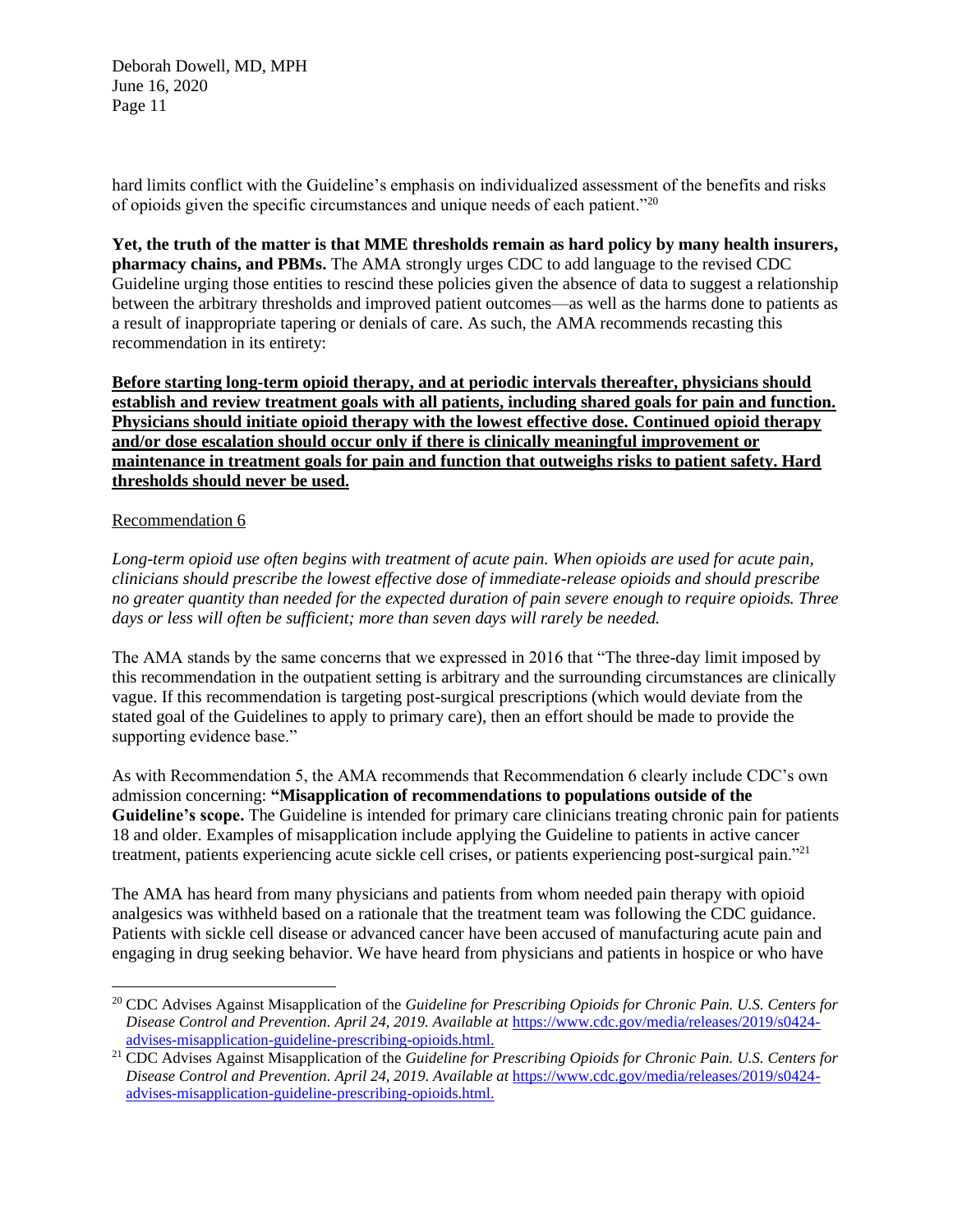cancer that opioid analgesics were denied because the prescribed amounts did not comply with the CDC Guideline. These unintended but predictable consequences add to the stigma, racial, and other biases that these patients already face. In revising its Guideline, the CDC must address these concerns. This includes any implication that long-term opioid therapy is automatically negative. That is, we urge CDC to remain focused on treatment recommendations rather than subjective statements that lend themselves toward further stigmatizing those who benefit from long-term opioid therapy.

The AMA therefore recommends the following revisions:

**Long-term opioid use often begins with treatment of acute pain. When opioids are used for acute pain, clinicians should prescribe the lowest effective dose of immediate-release opioids and should prescribe no greater in a quantity than needed only for the expected duration of pain severe enough to require opioids. Three or fewer days will often be sufficient; more than seven days will rarely be needed. Hard thresholds should never be used. Where such thresholds have been implemented based on the previous CDC Guideline, they should be eliminated.** 

## Recommendation 7

*Clinicians should evaluate benefits and harms with patients within 1 to 4 weeks of starting opioid therapy for chronic pain or of dose escalation. Clinicians should evaluate benefits and harms of continued therapy with patients every 3 months or more frequently. If benefits do not outweigh harms of continued opioid therapy, clinicians should optimize other therapies and work with patients to taper opioids to lower dosages or to taper and discontinue opioids.*

As we said in 2016, the AMA continues to agree with "the need to appropriately monitor patients during the onset of long-term therapy or after dosage escalation, but recommend that CDC pay close attention to comments received from various medical specialty societies, including those in the stakeholder review panel, to address the specific timeframes that might comprise this recommendation. While it may be somewhat nuanced, the last sentence in this recommendation does not accommodate a clinical situation where reducing the opioid dose may restore an appropriate risk/benefit ratio."

In addition, we note that this recommendation is another example where CDC's use of specific numbers has caused states to adopt the Guideline as hard policy. The requirement for more frequent evaluations may not seem an imposition, but for many patients, this comes with additional co-pays and co-insurance, the need to take time off from work or household requirements, and other burdens that are not imposed on patients with other chronic disease. The AMA understands that the intention of the CDC was not to impose additional burdens on patients or physicians, but that has been the effect.

The AMA asks, therefore, that the CDC acknowledge the burdens patients face. In addition, we recommend the last sentence should be revised to read as follows: "If benefits do not outweigh harms of continued opioid therapy, providers should work with patients to reduce opioid dosage and, if necessary, to discontinue opioids to prevent harm when possible."

**Clinicians should evaluate benefits and harms with patients within 1 to 4 weeks of starting opioid therapy for chronic pain or of dose escalation. Clinicians should evaluate benefits and harms of continued therapy at appropriate clinical intervals determined by the clinician. every 3 months or more frequently. If benefits do not outweigh harms of continued opioid therapy, clinicians should**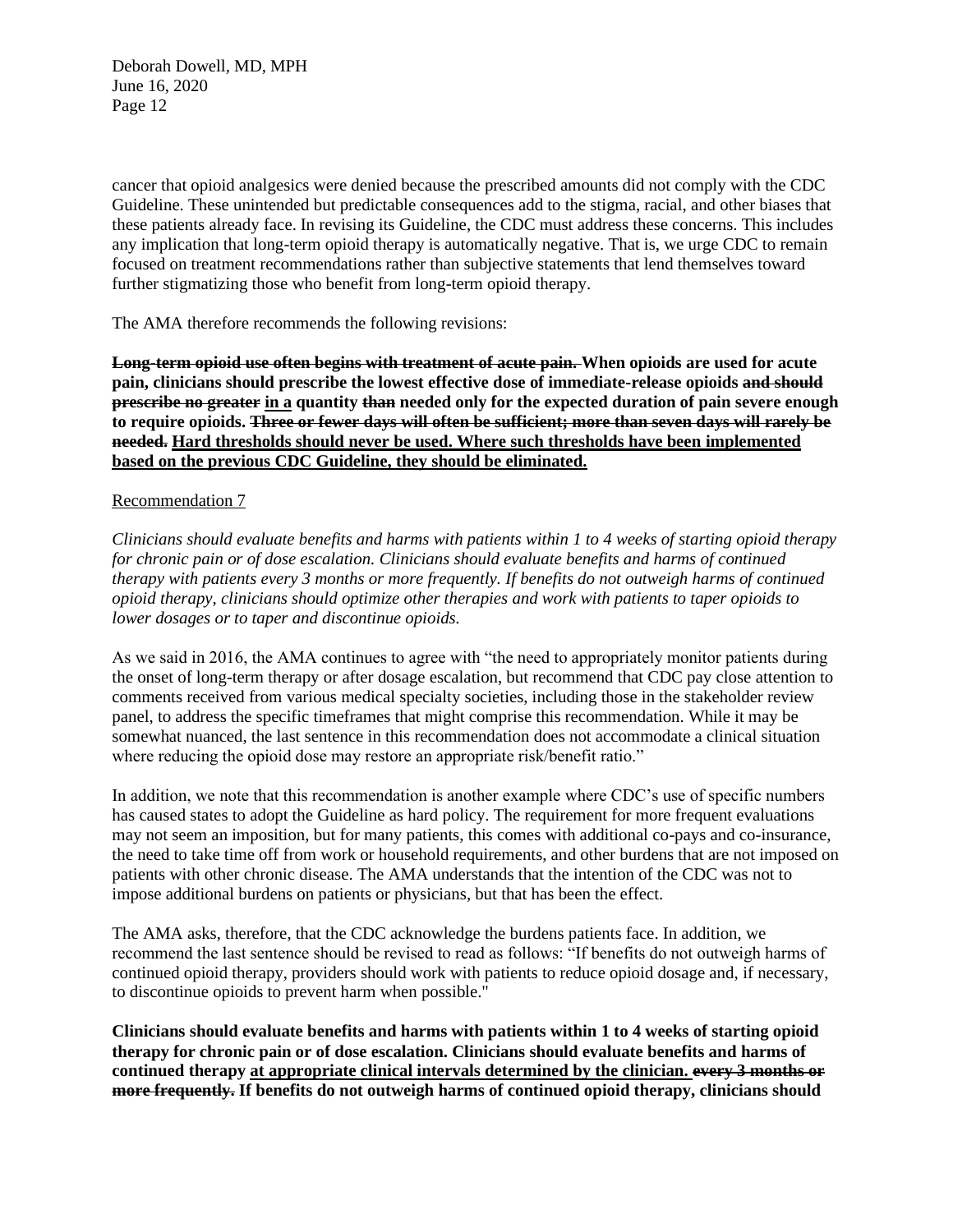# **optimize other available and affordable therapies and, if necessary, discuss with patients a shared plan to carefully and gradually lower dosages, or to taper, or and discontinue opioids.**

## Recommendation 8

*Before starting and periodically during continuation of opioid therapy, clinicians should evaluate risk factors for opioid-related harms. Clinicians should incorporate into the management plan strategies to mitigate risk, including considering offering naloxone when factors that increase risk for opioid overdose, such as history of overdose, history of substance use disorder, higher opioid dosages (=50 MME/day), or concurrent benzodiazepine use, are present.*

We continue to generally agree with the language presented in Recommendation 8 as a prudent clinical approach, as well as the guidance offered on expanding the use of naloxone. However, as we pointed out previously, we continue to urge CDC to provide additional clarity to ensure that this recommendation does not cause unintended consequences. For example, the AMA encourages physicians to use PDMPs as part of the clinical decision-making process, but we urge CDC to state that a PDMP report, by itself, should not be used as grounds to deny care to a patient. We also urge CDC to state that drug testing, which may be a helpful adjunct in some practices to monitor compliance, should not be used to summarily "fire" patients who return non-compliant results. The CDC also should make clear that while there are risks for opioid use contributing to neonatal abstinence syndrome, pregnant women should not be denied appropriate pain care. And while there are clear risks associated with concomitant use of benzodiazepines and opioids, we urge CDC to provide the detailed evidence base of the risk while acknowledging that increased risk does not mean CDC blanket opposition.

The AMA remains concerned that the discussion of risk has increased stigma to patients with pain. Too many states, health insurers, pharmacy chains, and PBMs have adopted one-size-fits-all policies that attempt to address risk by putting so many restrictions on care that the new policies have increased harm.

We stand by our previous comments that:

In no case should a pregnant woman be treated as a criminal if she and her physician determine that opioids are needed, but that is how some policymakers have approached this clinical determination. In addition, a woman in pain deserves to have her pain treated; if the benefits of opioids outweigh the risks of harm, then that decision should be respected.

We continue to urge CDC to more fully reflect this delicate balance. Therefore, we recommend the following revisions to this recommendation:

**Before starting and periodically during continuation of opioid therapy, clinicians should evaluate risk factors for opioid-related harms. Clinicians should incorporate into the management plan strategies to mitigate risk, including considering offering naloxone when factors that increase risk for opioid-related overdose, such as history of overdose, history of substance use disorder, or higher opioid dosages (≥50 MME), or concurrent benzodiazepine use, are present. Risk factors should be discussed with the patient, but no single risk factor should be used as a determining factor in decisions to discontinue or deny care.**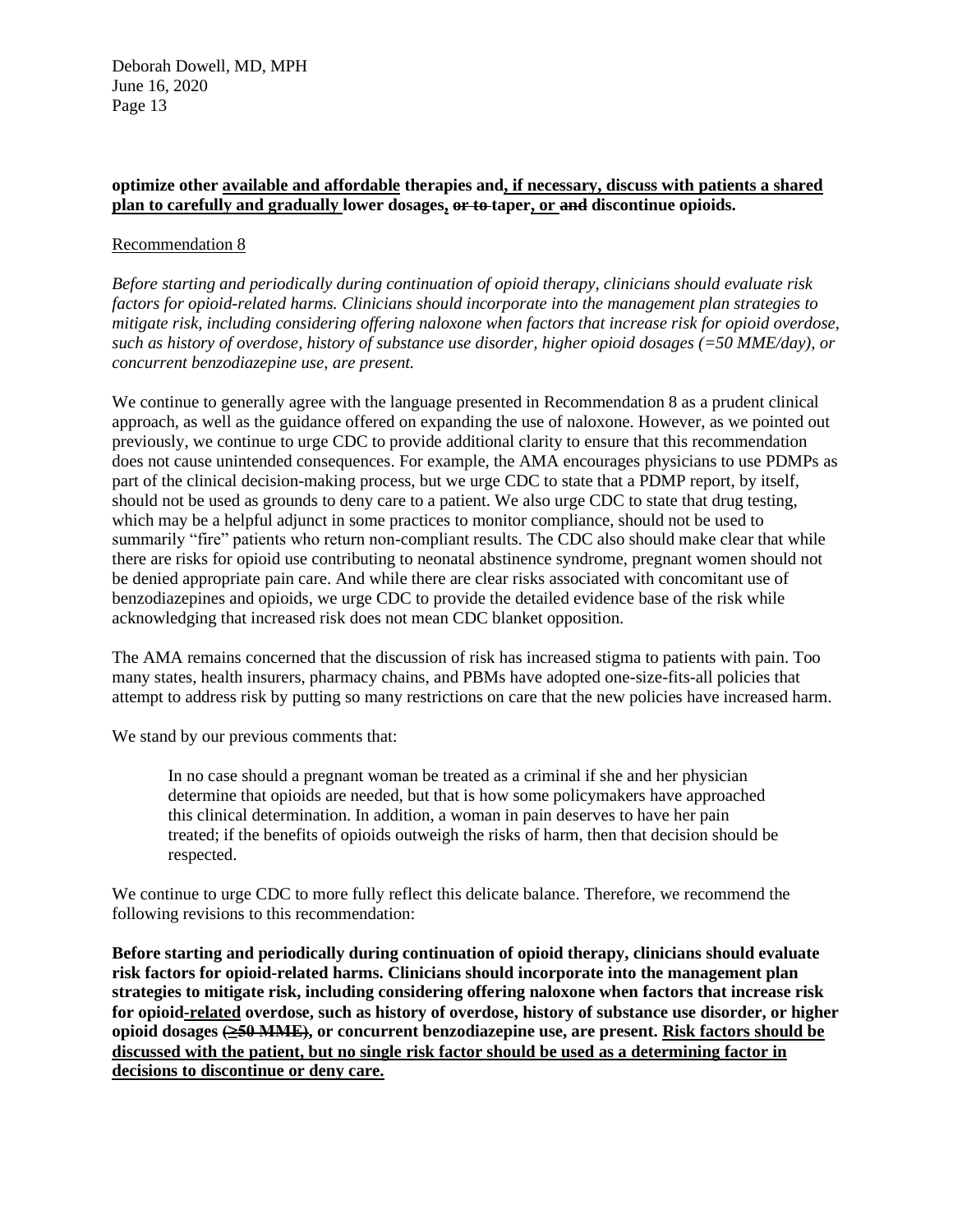#### Recommendation 9

*Clinicians should review the patient's history of controlled substance prescriptions using state prescription drug monitoring program (PDMP) data to determine whether the patient is receiving opioid dosages or dangerous combinations that put him or her at high risk for overdose. Clinicians should review PDMP data when starting opioid therapy for chronic pain and periodically during opioid therapy for chronic pain, ranging from every prescription to every 3 months.*

The AMA continues to support physicians' use of effective PDMPs and offers new caution based on physicians' and patients' experience since publication of the CDC Guideline in 2016. We continue to urge CDC to recognize that PDMP data is only one type of information to help guide a physician's clinical decisions. Moreover, it is only one piece of data available to pharmacists and any other authorized user of a state PDMP. Yet, PDMPs have been used to inappropriately tag physicians as "inappropriate prescribers" by pharmacy chains and patients as "doctor shoppers" by some pharmacists. The AMA does not support illegal activity, but a PDMP report, by itself, is almost always insufficient to identify illegal behavior.

While PDMPs can help identify patients receiving multiple prescriptions from multiple prescribers or dispensers, and this behavior is a risk factor for unintentional overdose, we believe the steps to be taken after identifying such individuals are much more complex and require further research and attention. While it is an important variable to quantify, we are concerned that PDMP reports have been used to deny care to patients—by physicians and pharmacies. Physicians are understandably afraid that a PDMP report identifying them as a "top prescriber" will result in investigations by law enforcement or a medical licensing board without taking into account the physician's patient population. In turn, a patient who has multiple prescriptions from multiple prescribers and/or pharmacies is one who needs treatment, not law enforcement intervention. The AMA urges CDC to support this public health focus.

Accordingly, the AMA recommends the following revisions:

**Clinicians should review the patient's history of controlled substance prescriptions using state prescription drug monitoring program (PDMP) data to help inform the provider's clinical decisionmaking. determine whether the patient is receiving opioid dosages or dangerous combinations that put him or her at high risk for overdose. Clinicians should continue to review PDMP data when starting opioid therapy for chronic pain and periodically during opioid therapy at clinically appropriate intervals. PDMP reports raising questions should be carefully examined but not used, by themselves, as reasons to discontinue or deny care to the patient. , ranging from every prescription to every 3 months.**

## Recommendation 10

*When prescribing opioids for chronic pain, clinicians should use urine drug testing before starting opioid therapy and consider urine drug testing at least annually to assess for prescribed medications as well as other controlled prescription drugs and illicit drugs.*

Similar to above concerns, we continue to point out that the evidence used by CDC in 2016 still does not support the conclusion that urine drug testing improves outcomes in patients receiving opioids for chronic pain. Since 2016, we have additional concerns that urine drug testing has been used to summarily discontinue treatment for some patients who either do not complete a test on a mandated schedule or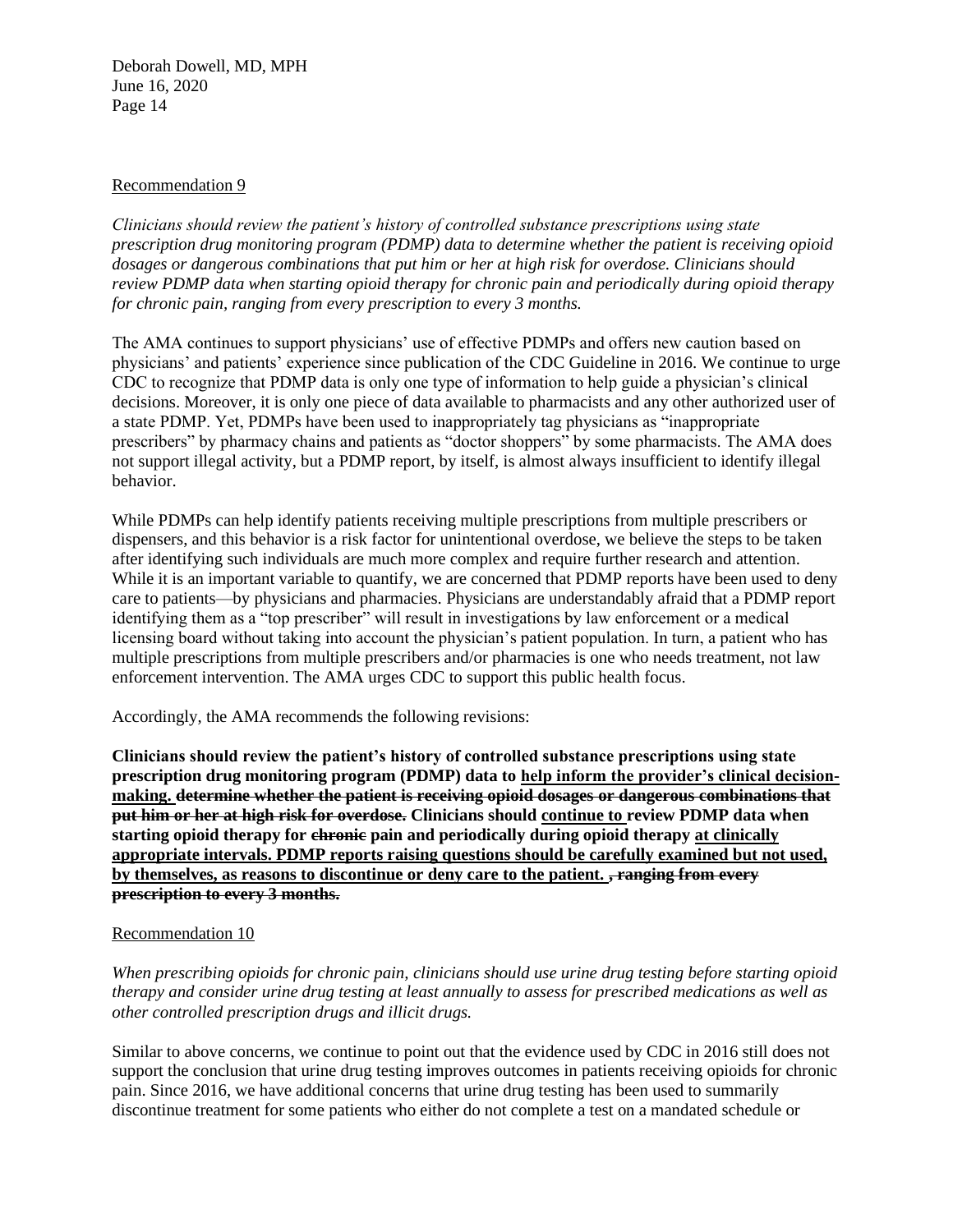return a result suggesting some level of non-compliance. While a urine drug screen can serve as an objective measure as part of a broader risk mitigation strategy when designing treatment and monitoring strategies for individual patients on chronic opioid therapy, it is not a panacea and should not be used as a "gotcha" element. Unfortunately, the CDC Guideline encourages that belief and approach.

In addition, we are concerned by the continuing significant knowledge gaps regarding the use of interpretation of urine drug tests in primary care and different monitoring frequencies may be required based on individual patient variables. Furthermore, the wide variability in insurance coverage is not insignificant, with implications for physician reimbursement for interpretation, to the potential costs for both private and public payer systems. Of equal, if not more significance, is the fact that many patients currently have to pay for urine testing out of pocket, which may impact their ability to comply with a pain care agreement.

Therefore, the AMA recommends the following revisions:

**When prescribing opioids for chronic pain, clinicians' potential use of urine drug testing should be made in consultation with the patient, including discussion of the limitations of such testing and assurances that test results are only one factor in ongoing treatment decisions. Urine drug testing should not, by itself, be a determining factor in whether to discontinue or deny care to a patient. should use urine drug testing before starting chronic opioids therapy and consider urine drug testing at least annually to assess for prescribed medications as well as other controlled substances and illicit drugs.**

#### Recommendation 11

#### *Clinicians should avoid prescribing opioid pain medication and benzodiazepines concurrently whenever possible.*

The AMA's 2016 comments remain relevant. Benzodiazepines are a co-occurring substance in a substantial minority of patients who suffer an opioid-related overdose, just as they are commonly used by other individuals as a pattern of polysubstance abuse. Therefore, we recommend that the language be framed in a way that recognizes the clinical decision making authority of the treating physician, to read as follows: **Clinicians should avoid prescribing opioid medication and benzodiazepines concurrently whenever possible, unless it is clinically indicated and required for optimal patient management.** 

## Recommendation 12

*Clinicians should offer or arrange evidence-based treatment (usually medication-assisted treatment with buprenorphine or methadone in combination with behavioral therapies) for patients with opioid use disorder.* 

The AMA supports this recommendation and observes that there remain significant structural barriers to care for patients with an opioid use disorder. The ability of primary care physicians to "ensure that patients get treatment for opioid use disorder when needed" is severely constrained by a lack of access to treatment and numerous public and private payer policies that are based on a lack of understanding that addiction is a chronic brain disease. The AMA has fought continuously in state legislatures to remove barriers, including prior authorization for medications to help treat opioid use disorder, but health insurers have been more successful in defeating this effort.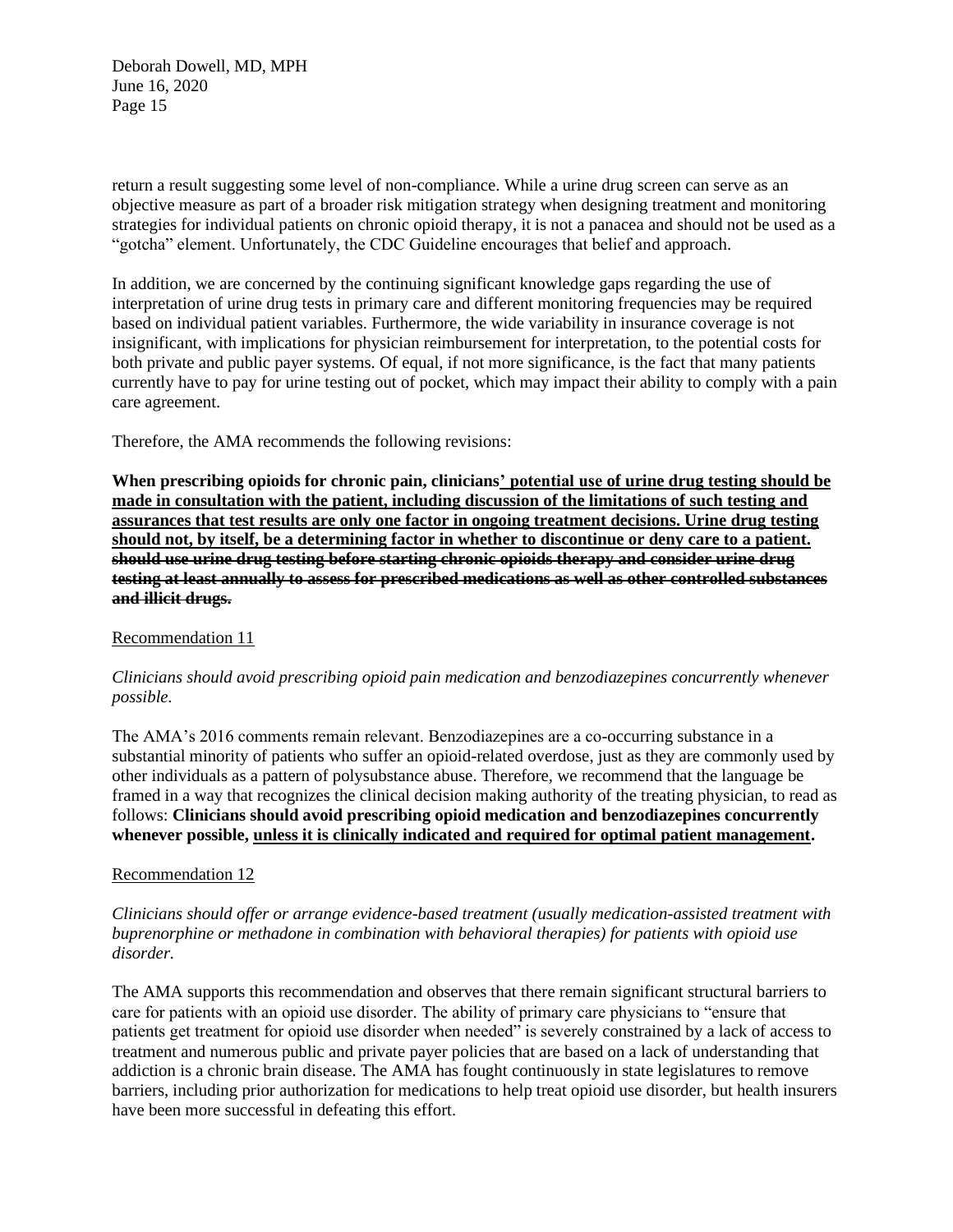As the Legal Action Center reported last month, less than half the states have removed prior authorization for even one MAT medication.<sup>22</sup> Moreover, health insurers have largely gone unchecked in noncompliance with federal and state mental health and substance use disorder parity laws. We are very encouraged that the National Association of Insurance Commissioners is taking meaningful steps to address parity.<sup>23</sup> While we recognize that CDC does not typically play a role in legislative advocacy, there is clearly a role for CDC to make clear that administrative barriers to treatment for opioid use disorder must be removed for the epidemic to end. CDC's affirmative statement in support of removing these barriers would go a long way to help ensure patients receive the care recommended by their physician and the CDC.

Accordingly, we urge that this recommendation be revised to read as follows:

# **Clinicians should offer or arrange evidence-based treatment, including medications used to treat opioid use disorder in combination (usually opioid agonist treatment in combination with behavioral therapies, where available) for patients with opioid use disorder.**

In order to achieve this goal, more physicians need to be incentivized to provide direct patient care for individuals with opioid use disorder, and government funding, as well as public and private payer policies, must be fundamentally altered and aligned in support of expanded access to treatment. In addition, efforts should be directed at reducing the stigma associated with substance use disorders and raising awareness that addiction is a chronic brain disease. We encourage CDC to take an active role in supporting reforms at the state and federal levels to achieve these goals.

## **New recommendation for patients with pain who may have a history of an opioid use disorder**

One additional consideration for the revised CDC Guideline is how to effectively manage pain for patients who are suspected of having or have a history of an opioid use disorder or co-occurring substance use disorder. Patients with pain may have co-morbidities that need to be addressed as part of a comprehensive treatment plan. This includes the possibility that they may have a known or undiagnosed substance use disorder.

This is a slightly different consideration than what CDC presents in Recommendation 12 in that CDC can help undo some of the damage from the CDC Guideline by acknowledging how patients with pain can and should receive treatment for their pain even if they have a current or history of an opioid use disorder. By placing so much emphasis on reducing opioid prescribing, the CDC has caused considerable fear in the patient and medical community that opioid therapy for pain will automatically cause opioid use disorder, overdose, and death. This has led to patients sometimes being denied effective pain care in the emergency department, after surgery, and in primary care settings. In some situations, patients also have chosen to forgo opioid therapy after an injury for fear that their history of opioid use disorder would cause them to become dependent on opioids and increase their risk for overdose and death.

<sup>&</sup>lt;sup>22</sup> Spotlight on Legislation Limiting the Use of Prior Authorization for Substance Use Disorder Services and Medications. Legal Action Center and Center on Addiction. May 2020. Available at [https://www.lac.org/resource/spotlight-on-legislation-limiting-the-use-of-prior-authorization-for-substance-use](https://www.lac.org/resource/spotlight-on-legislation-limiting-the-use-of-prior-authorization-for-substance-use-disorder-services-and-medications)[disorder-services-and-medications.](https://www.lac.org/resource/spotlight-on-legislation-limiting-the-use-of-prior-authorization-for-substance-use-disorder-services-and-medications)

<sup>&</sup>lt;sup>23</sup> See, Mental Health Parity and Addiction Equity Act Workgroup, National Association of Insurance Commissioners. [https://content.naic.org/cmte\\_b\\_mhpaea\\_wg.htm.](https://content.naic.org/cmte_b_mhpaea_wg.htm)